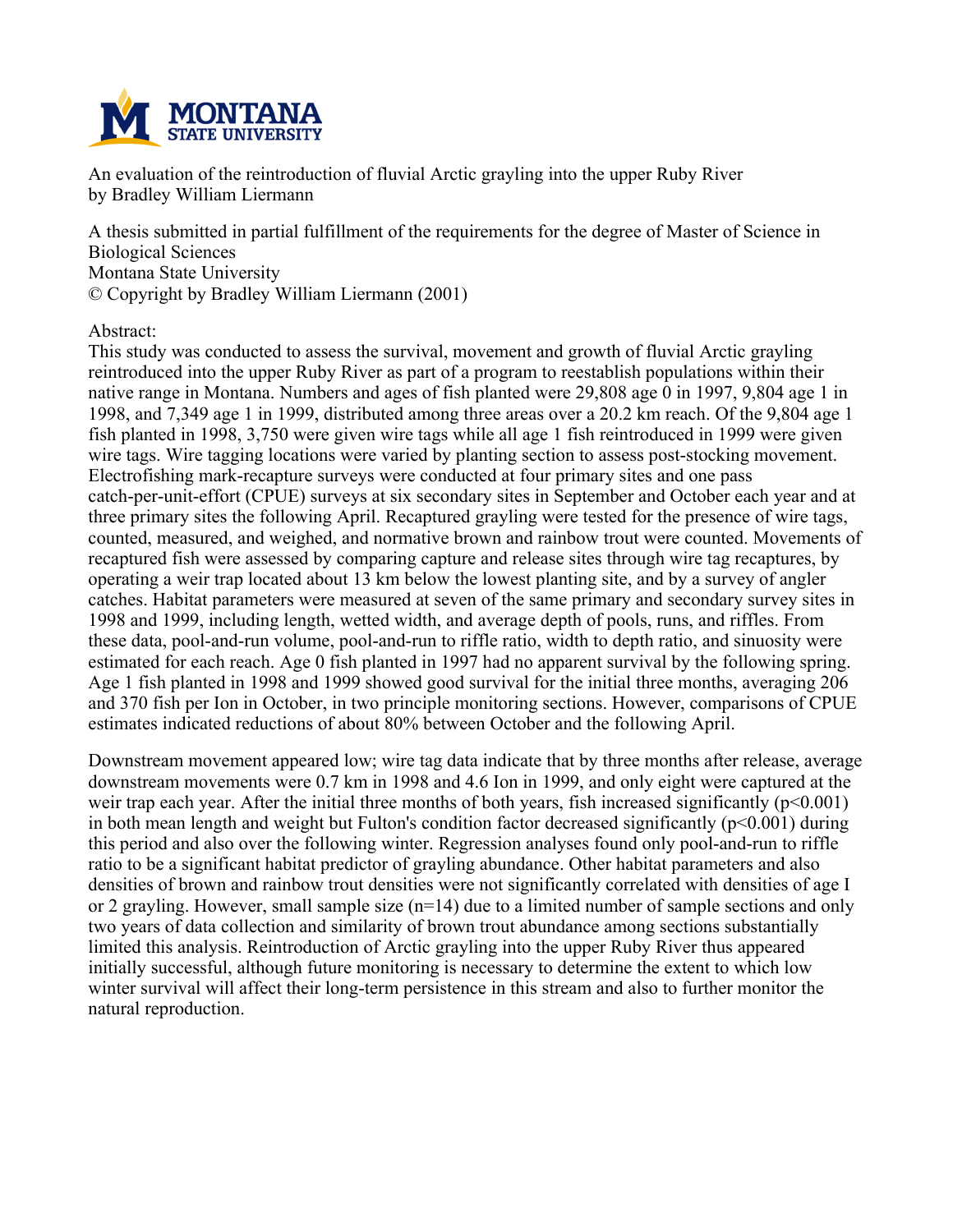## AN EVALUATION OF THE REINTRODUCTION OF FLUVIAL ARCTIC

## GRAYLING INTO THE UPPER RUBY RIVER

 $by$ 

## **Bradley William Liermann**

# A thesis submitted in partial fulfillment of the requirements for the degree

# $\sigma$

## Master of Science

 $in$ 

## **Biological Sciences**

## MONTANA STATE UNIVERSITY Bozeman, Montana

## May 2001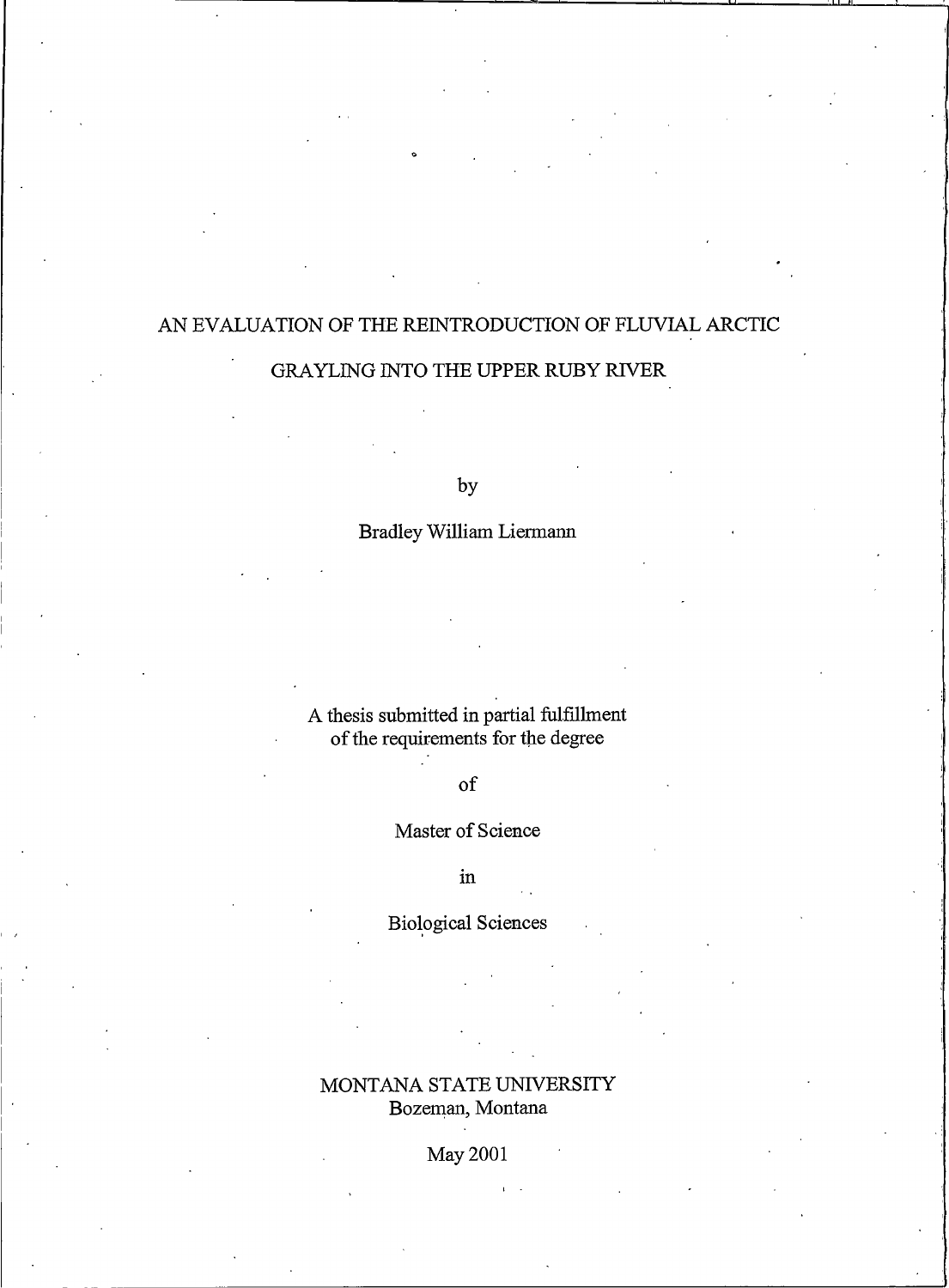N 378<br>Juz55

**APPROVAL** 

of a thesis submitted by

**Bradley William Liermann** 

This thesis has been read by each member of the thesis committee and has been found to be satisfactory regarding content, English usage, format, citations, bibliographic style, and consistency, and is ready for submission to the College of Graduate Studies.

Dr. Calvin Kaya

 $\frac{C}{\text{(Sigma)}}$ 

 $-\frac{5/17/0}{\text{Date}}$ 

Approved for the Department of Ecology

Dr. Jay Rotella

Eignaries Kotella

 $51761$ 

Approved for the College of Graduate Studies

Veod Dr. Bruce McLeog (Signature)

 $8 - 01$ 

ii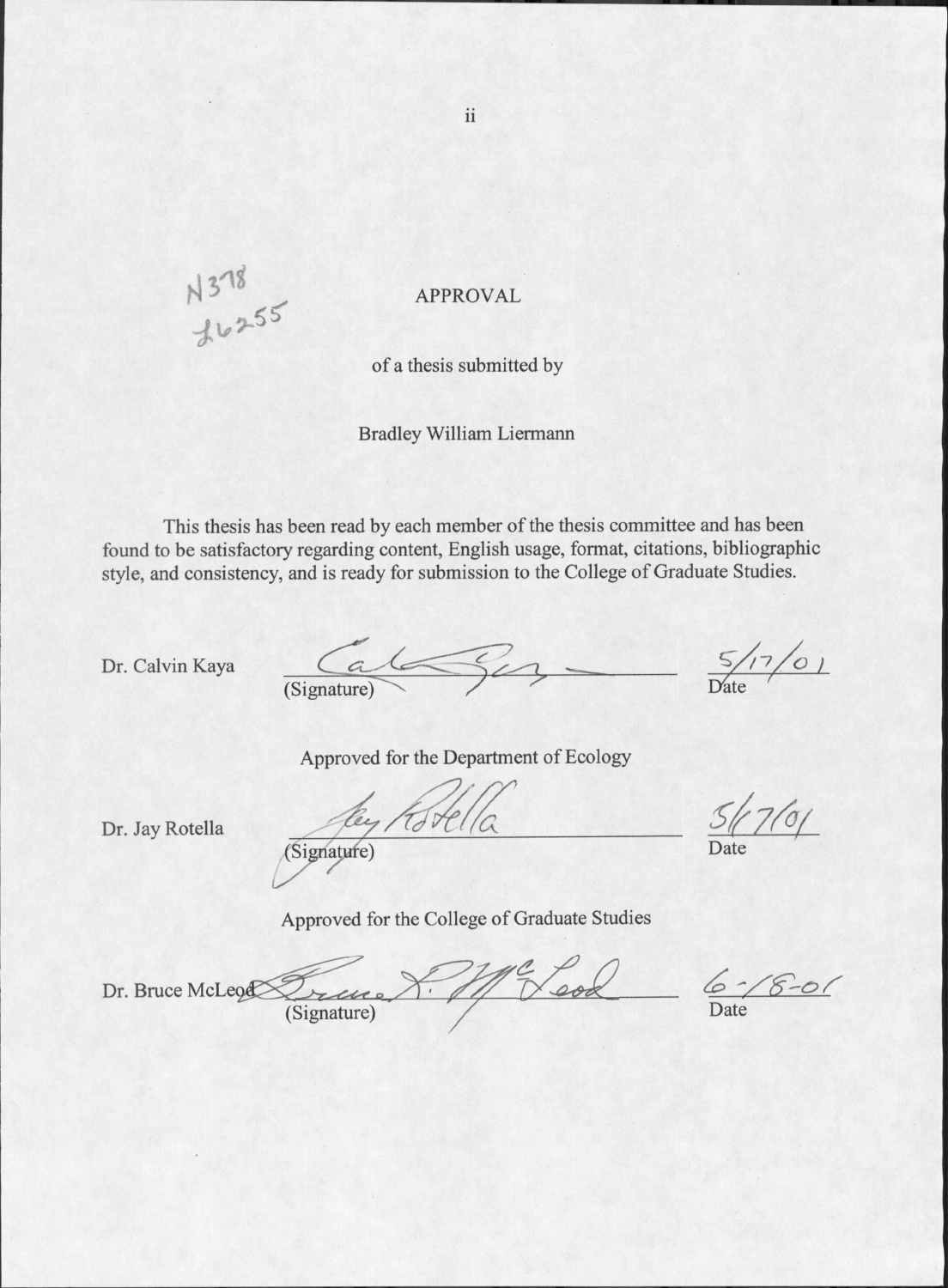#### STATEMENT OF PERMISSION TO USE

In presenting this thesis in partial fulfillment of the requirements for a master's degree at Montana State University, I agree that the Library shall make it available to borrowers under rules of the Library.

If I have indicated my intention to copyright this thesis by including a copyright notice page, copying is allowable only for scholarly purposes, consistent with "fair use" as prescribed in the U.S. Copyright Law. Requests for permission for extended quotation from or reproduction of this thesis in whole or in parts may be granted only by the copyright holder.

Signatur Ő. Date

iii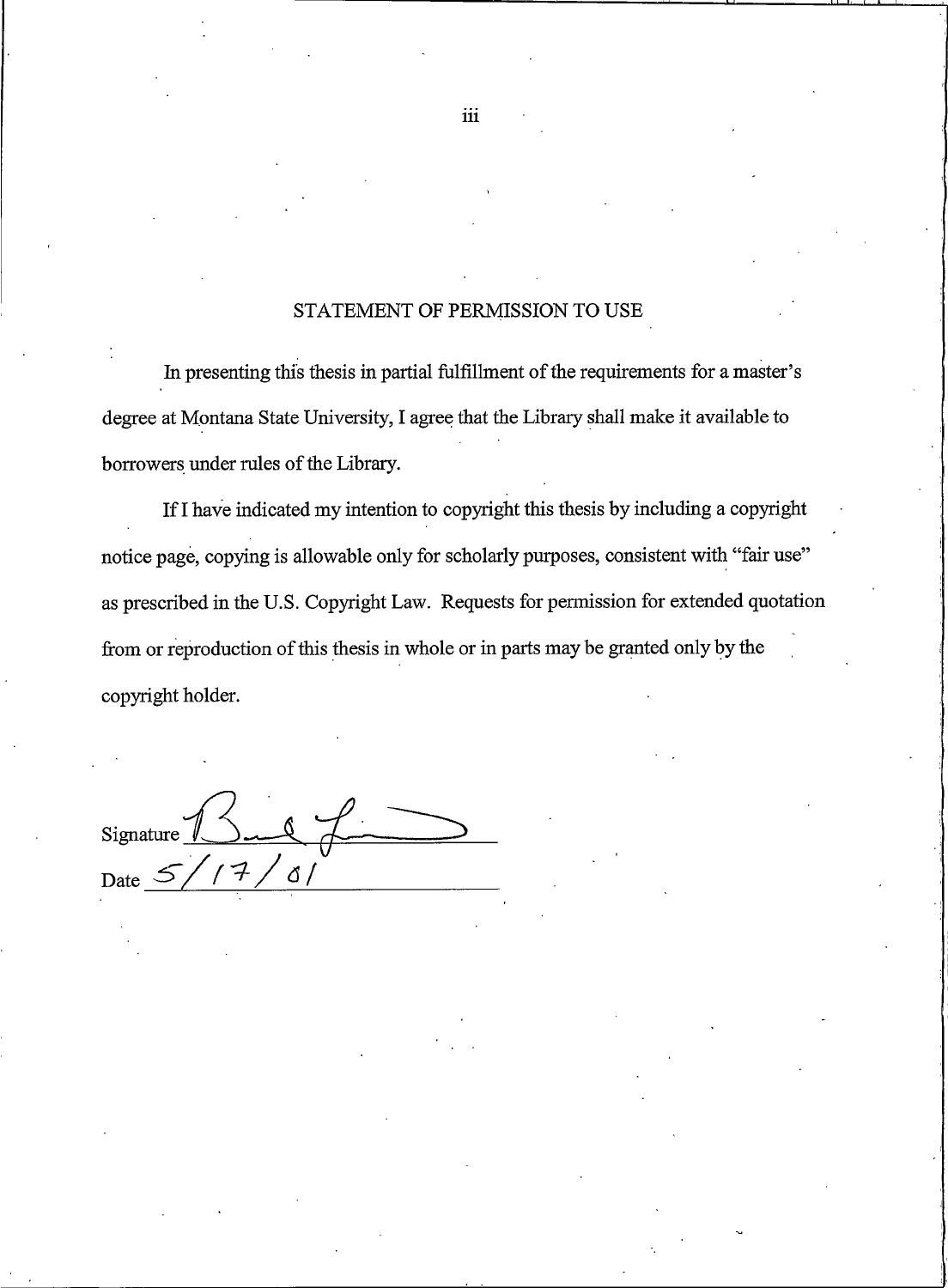#### ACKNOWLEDGEMENTS

I would like to extend my sincere thanks to all those who have assisted me and supported me during my graduate work. Dr. Calvin Kaya for providing me the opportunity to perform this research and for his endless patience in advising this project. Drs. Billie Kerans and Tom McMahon for reviewing this manuscript and providing helpful insights into the research. Jim Magee with Montana Fish, Wildlife and Parks for securing funding for the research. Also, both Jim Magee and Dick Oswald with Montana Fish, Wildlife and Parks for coordinating much of the sampling and providing invaluable insights into the research. Scott Opitz for field assistance and countless hours of photocopying in order to exchange data. Several fellow graduate assistants who provided field assistance including Sean Moran, Andrew Munro, James Munro, Sean Stash and Dan Downing. The Sheridan Ranger District of the U.S. Forest Service for providing living quarters at the Vigilante Guard Station. I would also like to extend a special thanks to the landowners in the upper Ruby River for access to their land, particularly Dave Dixon, ranch manager at the Snowcrest Ranch, who allowed me to install a weir trap and access it daily. I would like to thank my girlfriend for her endless support in addition to her field assistance. Finally, I would like to thank my family for always supporting my dream to work in this field.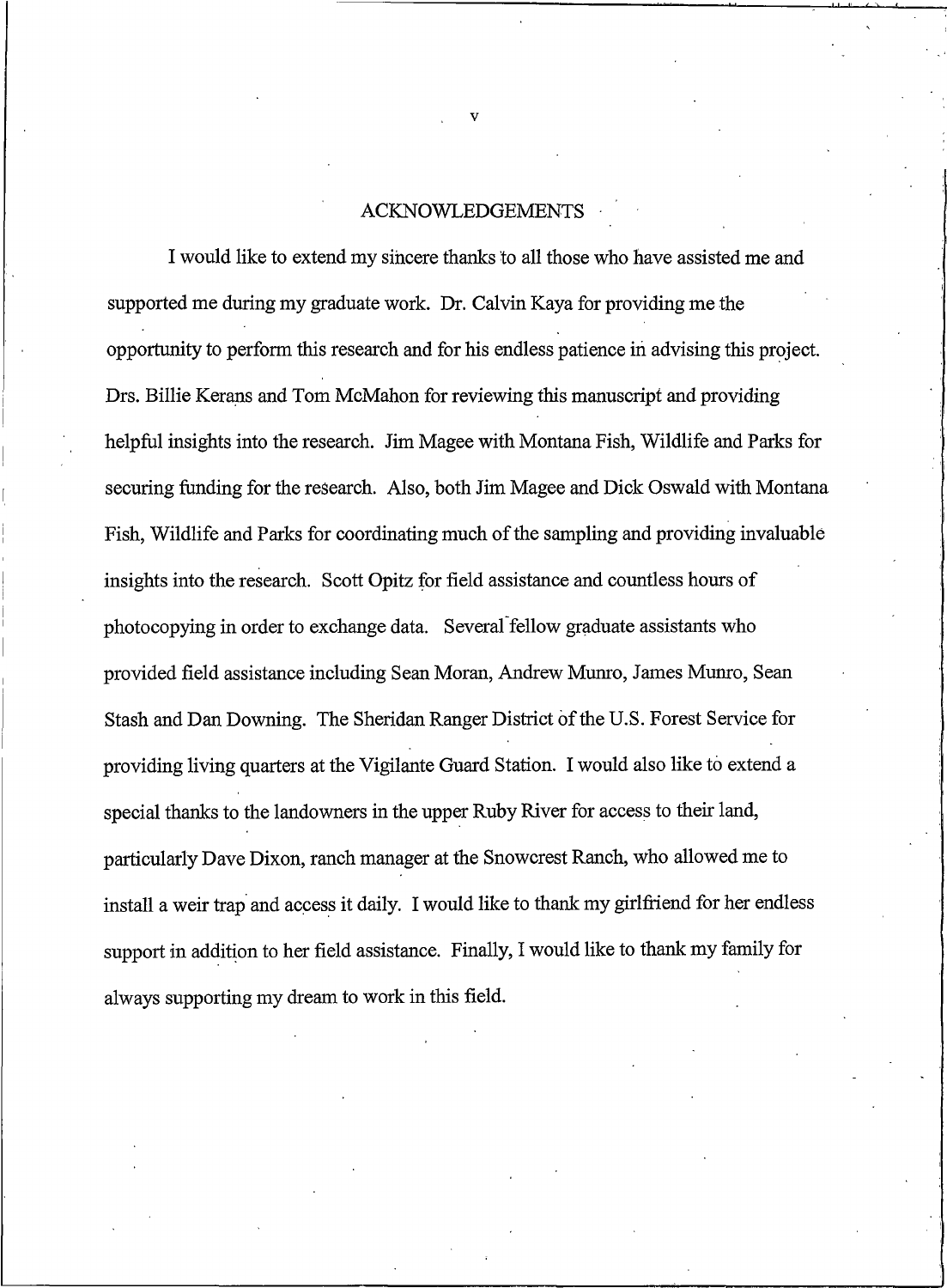#### TABLE OF CONTENT

| APPENDIX A: LOCATION AND TOTAL LENGTH OF ELECTROFISHING |  |
|---------------------------------------------------------|--|
|                                                         |  |
|                                                         |  |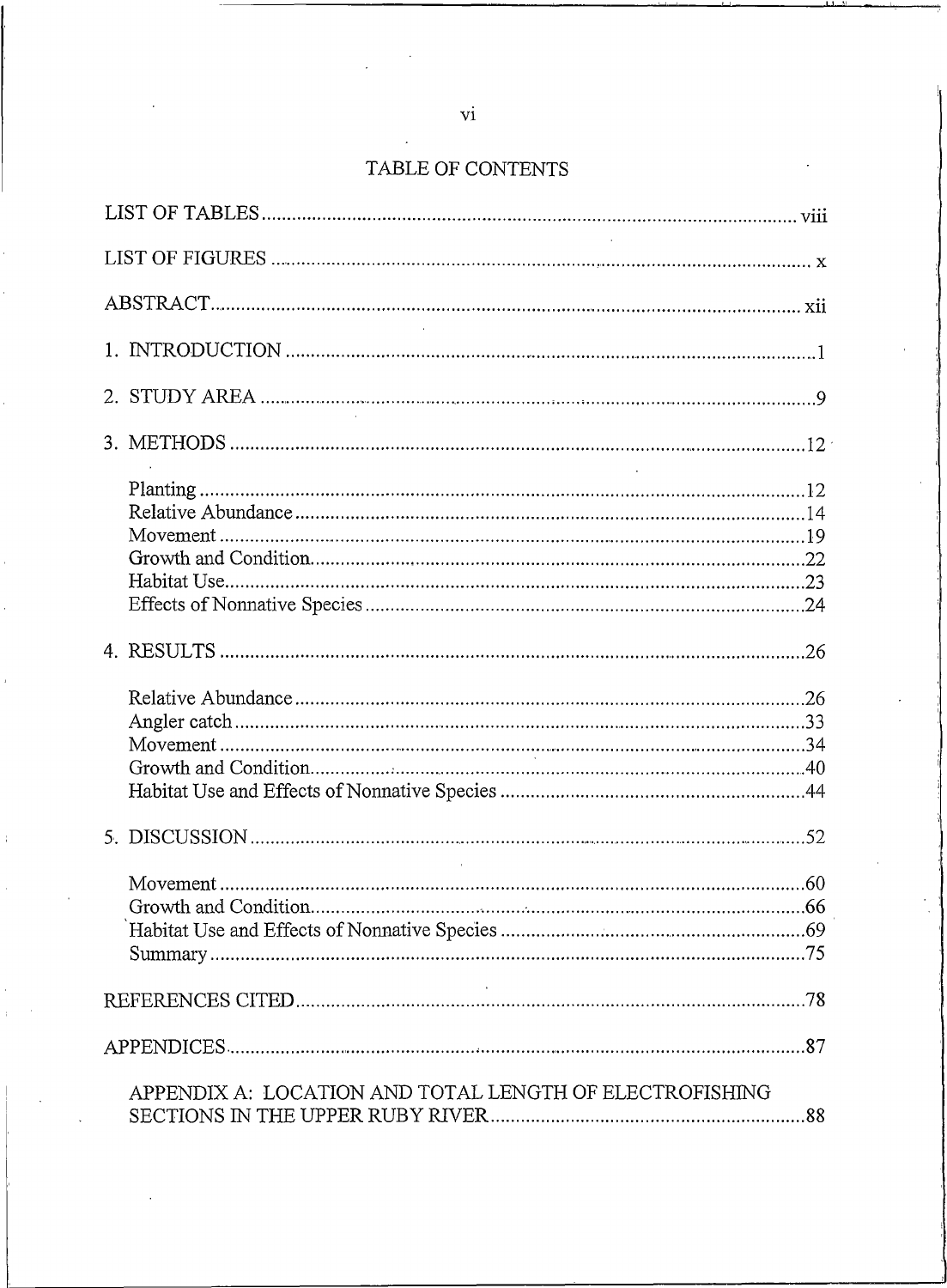## APPENDIX B: MAXIMUM AND MINIMUM DAILY WATER TEMPERATURES NEAR THREE FORKS AND THE MOUTH OF WARM SPRINGS CREEK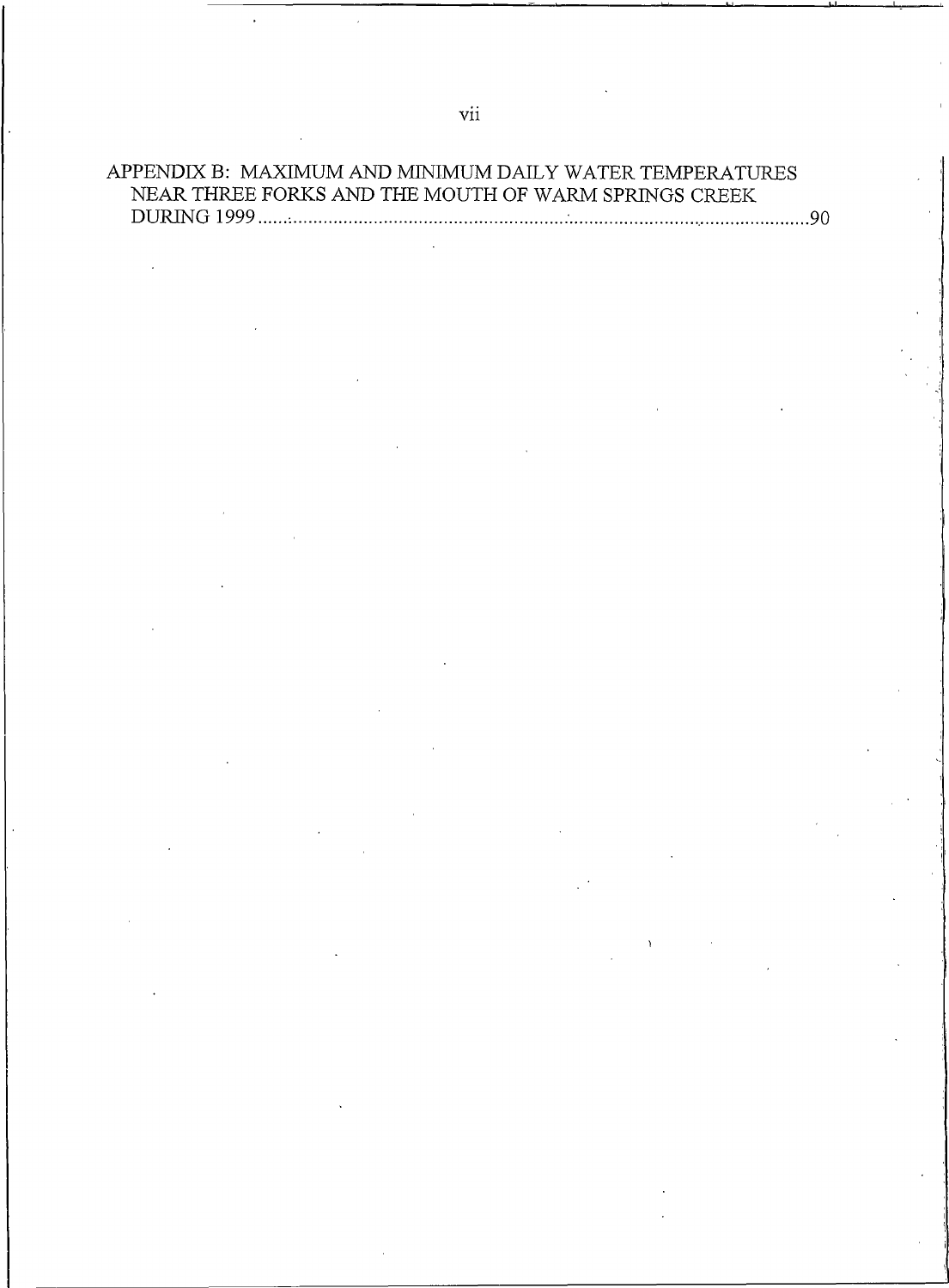| . . |   | ۰. |  |
|-----|---|----|--|
|     |   |    |  |
| ٠   | v | ۰  |  |

#### LIST OF TABLES  $\overline{a}$

| Table |    | Page                                                                                                                                                                                            |
|-------|----|-------------------------------------------------------------------------------------------------------------------------------------------------------------------------------------------------|
|       | 1. | Mark-recapture estimates for 100 and 125 mm rainbow trout<br>length classes used to demonstrate electrofishing efficiencies<br>for small salmonid size classes in the Three Forks and Vigilante |
|       |    | 2. Mark-recapture estimates for Arctic grayling, rainbow trout, and                                                                                                                             |
|       |    | 3. Mark-recapture estimates for age 1 and age 2 Arctic grayling,<br>rainbow trout and brown trout in the upper Ruby River during<br>.29                                                         |
|       | 4. | Catch rates of Arctic grayling in the upper Ruby River from<br>a voluntary angler creel survey conducted from late July                                                                         |
|       |    | 5. Number captured and catch per unit effort (fish caught per trap day)<br>for all species captured in a weir trap on the upper Ruby<br>River located approximately 13 river km downstream of   |
|       |    | 6. Number captured and catch per unit effort (fish caught per trap day)<br>at the weir trap during each trapping month for Arctic grayling                                                      |
|       |    | 7. Number and percentage of age 1 Arctic grayling with each wire<br>tag type recaptured in electrofishing sections in the upper Ruby<br>.39                                                     |
|       |    | 8. Comparison of growth and condition indices for age 1 Arctic<br>grayling reintroduced into the upper Ruby River in 1998 40                                                                    |
|       | 9. | Comparison of growth and condition indices for age 1 Arctic<br>grayling reintroduced into the upper Ruby River in 1999 42                                                                       |
|       |    | 10. Comparison of growth and condition indices between monitoring<br>sections for age 1 Arctic grayling captured in fall 1998 and<br>.43                                                        |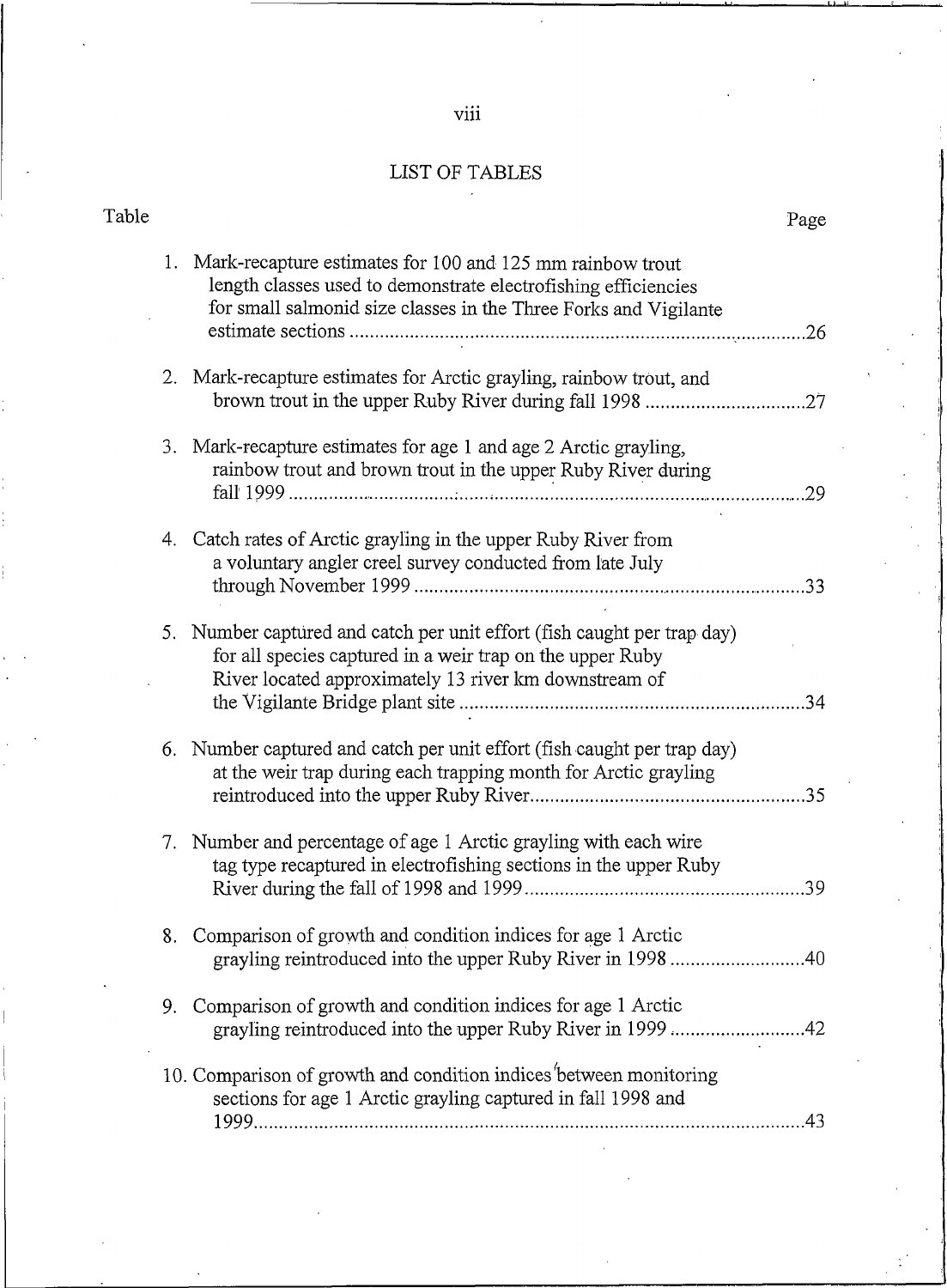| 11. Habitat parameters estimated for electrofishing mark-recapture<br>estimate sections and one pass CPUE estimate sections in the                                                                   |  |
|------------------------------------------------------------------------------------------------------------------------------------------------------------------------------------------------------|--|
| 12. Regression analyses testing for correlations between age 1 Arctic<br>grayling abundance per 100 m and both habitat parameters and<br>nonnative salmonid abundances in the upper Ruby River three |  |
|                                                                                                                                                                                                      |  |
| 13. Regression analyses testing for correlations between age 2 Arctic<br>grayling abundance per 100 m and both habitat parameters and                                                                |  |
| nonnative salmonid abundances in the upper Ruby River in 199949                                                                                                                                      |  |

 $i\mathrm{x}$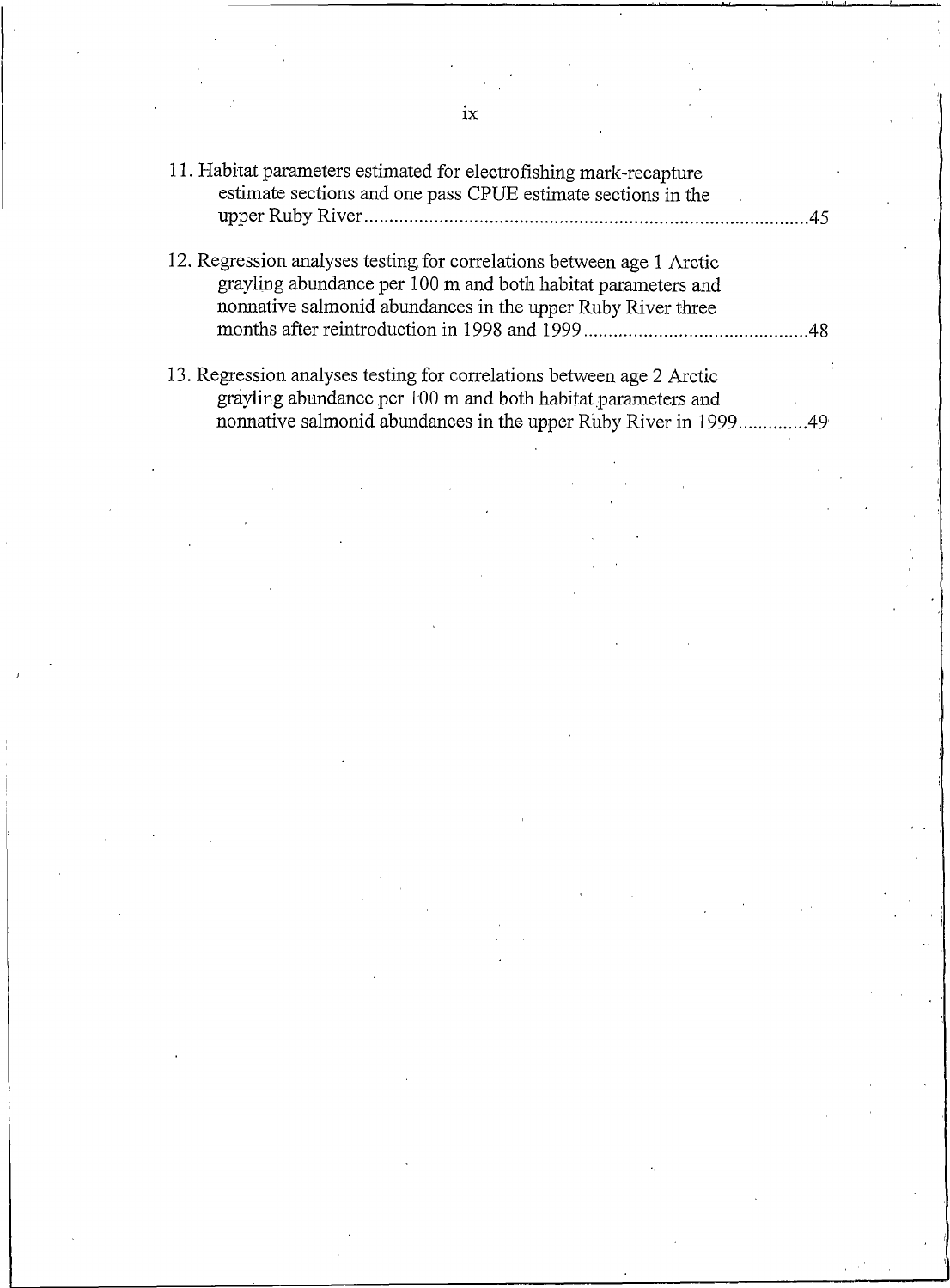# LIST OF FIGURES

| Figure |                                                                                                                                                   | Page |
|--------|---------------------------------------------------------------------------------------------------------------------------------------------------|------|
|        | 1. Historical and current distribution of fluvial Arctic grayling                                                                                 |      |
|        | 2. Study area delineation map of the upper Ruby River watershed10                                                                                 |      |
|        | 3. Discharge of the upper Ruby River at a USGS gauging station in                                                                                 |      |
|        |                                                                                                                                                   |      |
|        | 5. Locations of mark-recapture population estimate sections, one-pass<br>catch per unit effort estimate sections, and weir trap in relation       |      |
|        | 6. Delineation of the four locations outlined on the angler creel survey<br>form in relation to the primary plant sites for age 1 Arctic grayling |      |
|        | 7. Comparison of catch per unit effort (CPUE, grayling per 100 m) for<br>mark-recapture and one pass CPUE electrofishing estimate sections        |      |
|        | 8. Comparison of Arctic grayling densities for fall (1998 and 1999)<br>and spring (1999 and 2000) one pass electrofishing surveys in              |      |
|        | 9. Dispersal distances by categories for age 1 Arctic grayling during<br>fall (October) electrofishing surveys, approximately three months        |      |
|        | 10. Length frequency histogram of a random sample of 50 age 1 and<br>age 2 Arctic grayling captured during fall 1999 electrofishing               |      |
|        | 11. CPUE of Arctic grayling and nonnative rainbow and brown trout<br>during fall 1998 sampling in sections located within 3 km of                 |      |
|        | 12. CPUE of Arctic grayling and nonnative rainbow and brown trout<br>during fall 1999 sampling in sections located within 3 km of                 |      |

 $\mathbf x$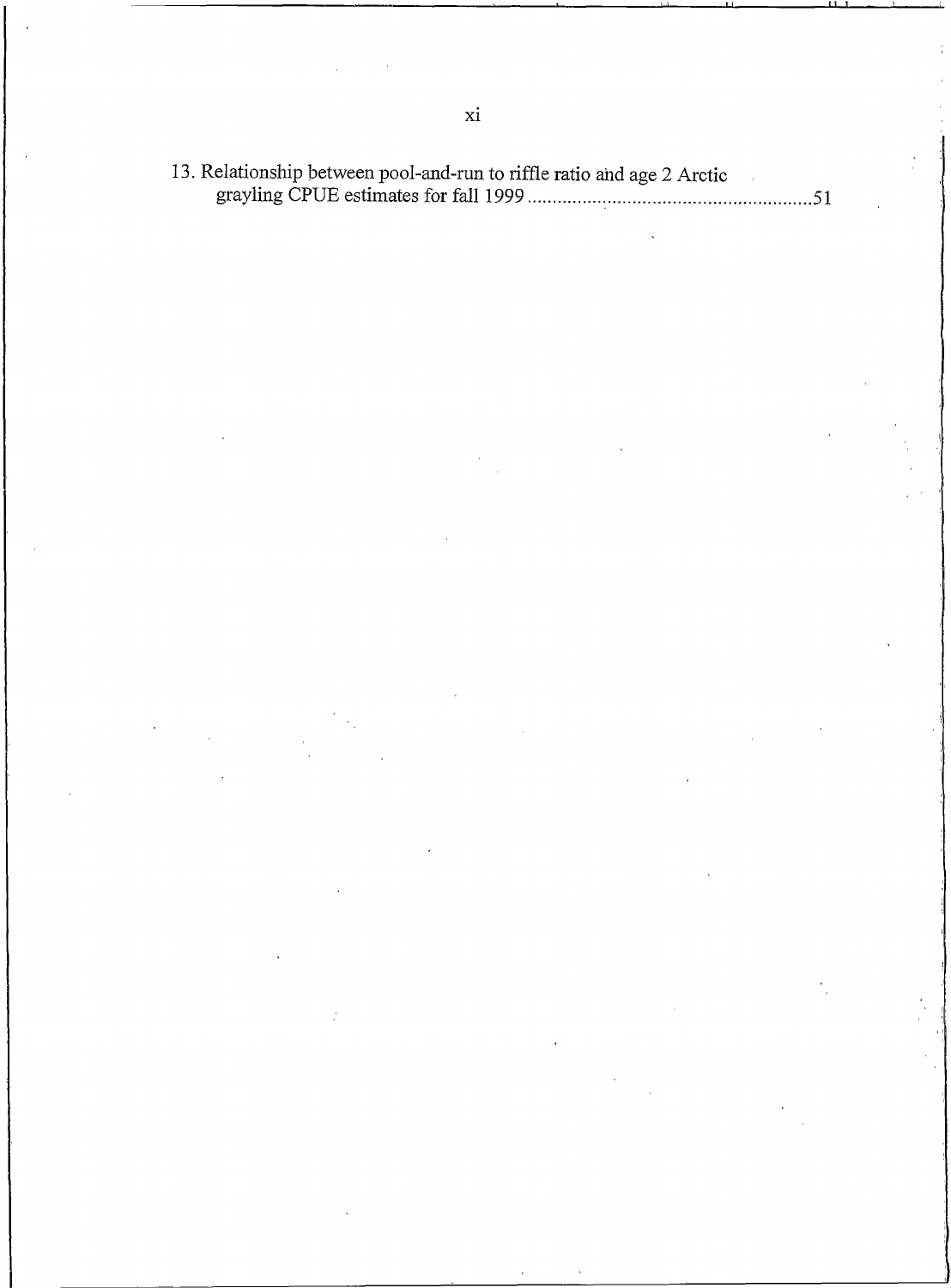#### **ABSTRACT**

This study was conducted to assess the survival, movement and growth of fluvial Arctic gravling reintroduced into the upper Ruby River as part of a program to reestablish populations within their native range in Montana. Numbers and ages of fish planted were 29,808 age 0 in 1997, 9,804 age 1 in 1998, and 7,349 age 1 in 1999, distributed among three areas over a 20.2 km reach. Of the 9,804 age 1 fish planted in 1998, 3,750 were given wire tags while all age 1 fish reintroduced in 1999 were given wire tags. Wire tagging locations were varied by planting section to assess post-stocking movement. Electrofishing mark-recapture surveys were conducted at four primary sites and one pass catch-per-unit-effort (CPUE) surveys at six secondary sites in September and October each year and at three primary sites the following April. Recaptured gravling were tested for the presence of wire tags, counted, measured, and weighed, and nonnative brown and rainbow trout were counted. Movements of recaptured fish were assessed by comparing capture and release sites through wire tag recaptures, by operating a weir trap located about 13 km below the lowest planting site, and by a survey of angler catches. Habitat parameters were measured at seven of the same primary and secondary survey sites in 1998 and 1999, including length, wetted width, and average depth of pools, runs, and riffles. From these data, pool-and-run volume, pool-and-run to riffle ratio, width to depth ratio, and sinuosity were estimated for each reach. Age 0 fish planted in 1997 had no apparent survival by the following spring. Age 1 fish planted in 1998 and 1999 showed good survival for the initial three months, averaging 206 and 370 fish per km in October. in two principle monitoring sections. However, comparisons of CPUE estimates indicated reductions of about 80% between October and the following April. Downstream movement appeared low; wire tag data indicate that by three months after release, average downstream movements were 0.7 km in 1998 and 4.6 km in 1999, and only eight were captured at the weir trap each year. After the initial three months of both years, fish increased significantly (p<0.001) in both mean length and weight but Fulton's condition factor decreased significantly ( $p<0.001$ ) during this period and also over the following winter. Regression analyses found only pool-and-run to riffle ratio to be a significant habitat predictor of gravling abundance. Other habitat parameters and also densities of brown and rainbow trout densities were not significantly correlated with densities of age 1 or 2 grayling. However, small sample size  $(n=14)$  due to a limited number of sample sections and only two years of data collection and similarity of brown trout abundance among sections substantially limited this analysis. Reintroduction of Arctic grayling into the upper Ruby River thus appeared initially successful, although future monitoring is necessary to determine the extent to which low winter survival will affect their long-term persistence in this stream and also to further monitor the natural reproduction.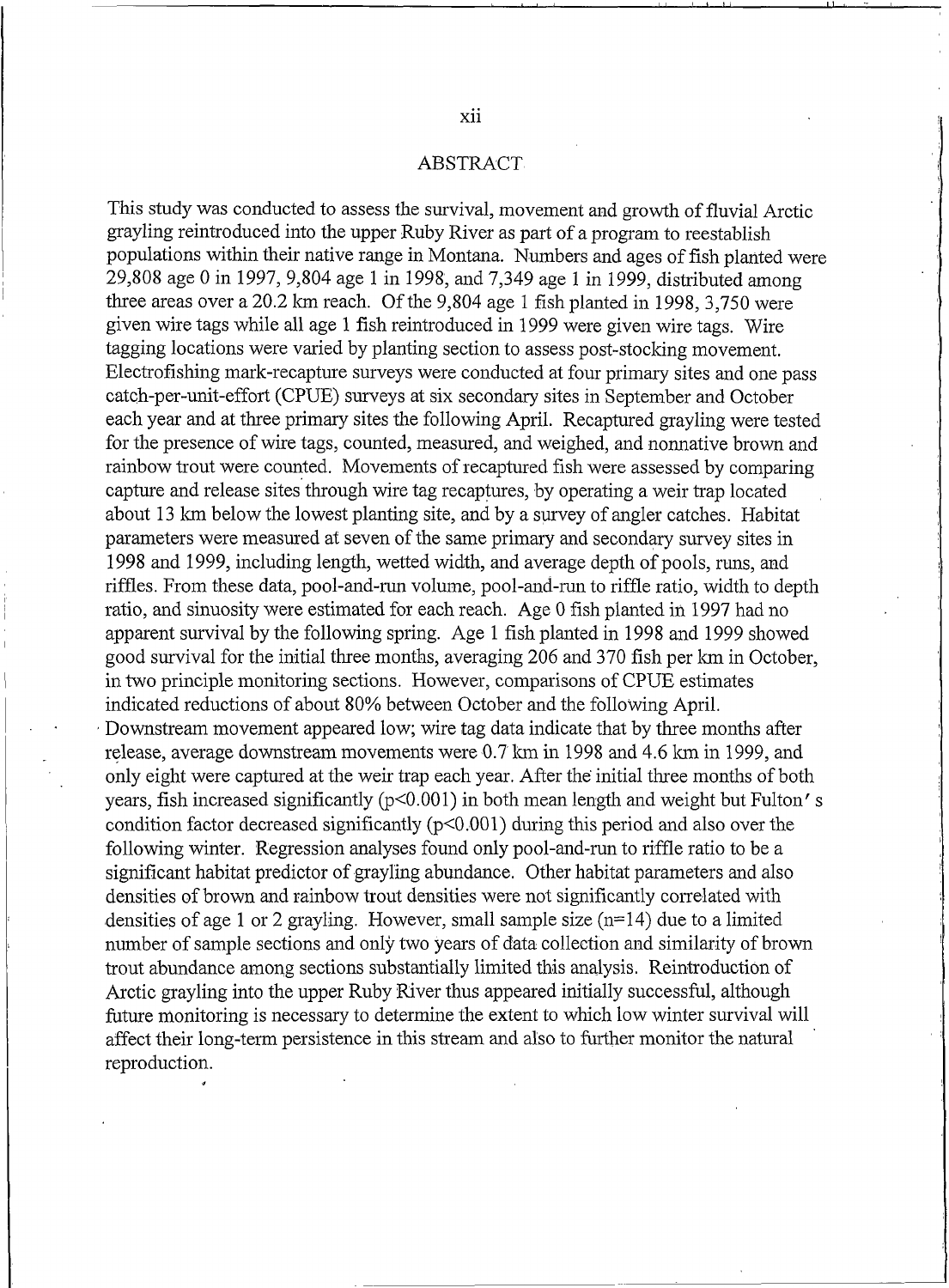### **INTRODUCTION**

Arctic grayling (Thymallus arcticus) are widely distributed throughout northern latitudes, with populations found in northern Asia and North America. Although Arctic grayling populations are common in northern North America, only two glacially isolated populations were native to areas south of Alaska and Canada. One population was previously found in Michigan and the other still exists in the upper Missouri River drainage of Montana (Vincent 1962). Arctic grayling populations display two specific life history types throughout this historical distribution, fluvial and adfluvial. Populations which exhibit fluvial life histories both live and spawn in river or stream environments while adfluvial populations live in lakes or reservoirs and spawn in rivers or streams (Varley and Gresswell 1988).

In Montana, fluvial Arctic grayling were once widely distributed throughout the upper Missouri River drainage above the Great Falls (Figure 1, Kaya 1992a). Currently, many populations of Arctic grayling still exist in Montana, however most are introduced adfluvial populations (the only native adfluvial population being found in Red Rocks Lake). The only truly fluvial population still present in Montana is found in the upper Big Hole River in southwestern Montana. It is estimated that this population inhabits approximately 4% of the historical range of fluvial Arctic grayling in Montana (Kaya 1992a). This decline in fluvial Arctic grayling throughout its range in Montana has been attributed to establishment of nonnative species, habitat alteration, overharvest, and climatic change (Vincent 1962). Due to their limited range and threat of extinction, fluvial Arctic grayling in Montana are now considered a species of special concern by the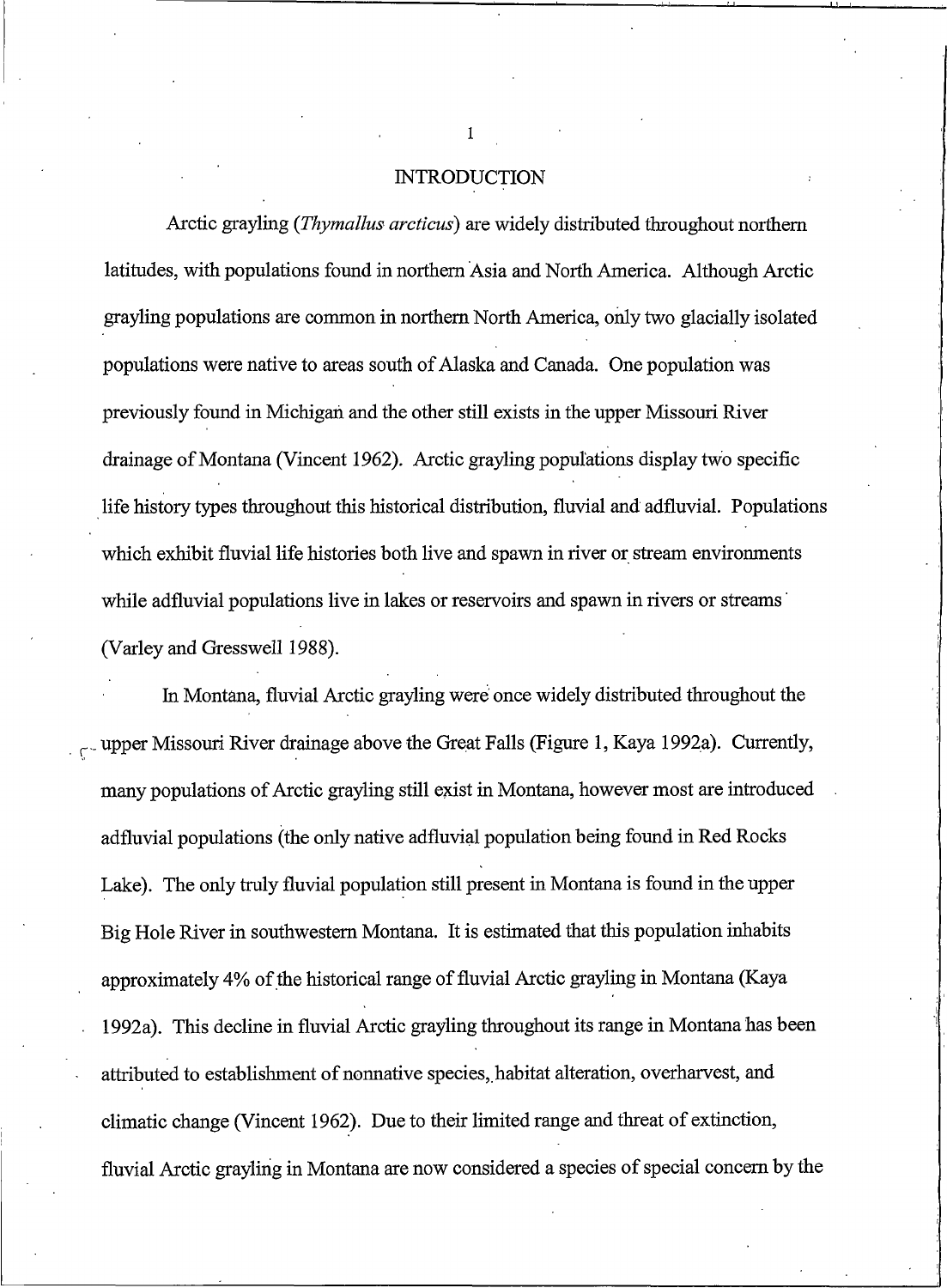Montana Department of Fish, Wildlife and Parks (MFWP) and a candidate species under the Endangered Species Act by the U.S. Fish and Wildlife Service (Holton and Johnson 1996; USFWS 1996). The current restoration goal for fluvial Arctic grayling in Montana is to establish "at least five stable, viable populations distributed among at least three major river drainages" of the upper Missouri River (Montana Fluvial Arctic Grayling Workgroup 1995).



Figure 1. Historical and current distribution of fluvial Arctic grayling in Montana. The approximate historical distribution is represented by all the streams shown, while the current distribution (upper Big Hole River) is highlighted in bold. Kaya (1992a) estimates that fluvial Arctic grayling occupy approximately 4 % of their historic range in Montana

 $\overline{2}$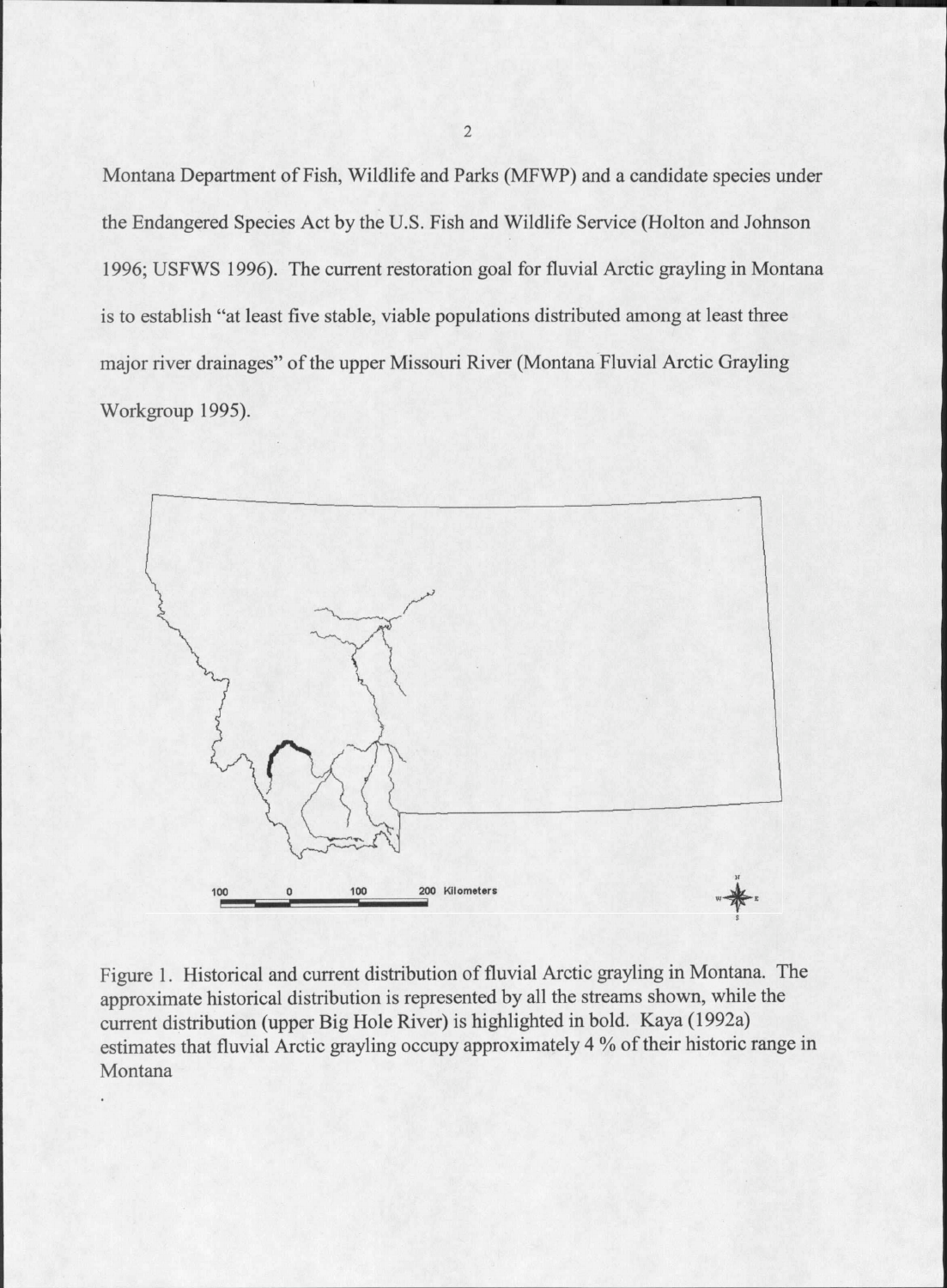All past attempts to reestablish Arctic grayling populations within stream environments in Montana have failed (Kaya 1992b). One possible reason for the failure of these past attempts is the use of adfluvial parental stocks, such as from Red Rocks Lake, instead of more appropriately adapted fluvial parental stocks. Kaya (1990) lists many unpublished reintroduction attempts from the 1930's and 40's which used adfluvial stocks to reintroduce Arctic grayling into stream environments in Montana, all of which failed. This list includes reintroductions into the Madison, Gallatin, and Smith Rivers, all streams which historically were inhabited by Arctic grayling. Jones et al. (1977) attempted to establish Arctic grayling in Canyon Creek, Yellowstone National Park using a combination of fish from fluvial stocks and adfluvial stocks. Although a population was not established, Jones et al. (1977) observed that individuals from lacustrine stocks appeared to be absent from plant locations only weeks after the reintroduction while fluvial grayling were still present several months after. The observation that fluvial Arctic grayling seemed better adapted to holding position in stream environments than Arctic grayling from adfluvial stocks was later confirmed in both laboratory and field experiments (Kaya 1991; Kaya and Jeanes 1995).

More recently, Arctic grayling reintroductions using progeny of a fluvial population have been attempted. In 1992 and 1993, 5,400 and 10,120 yearling Arctic grayling were planted into the West Gallatin River. These Arctic grayling were progeny of the Big Hole River fluvial population (Lere 1995). Post-reintroduction monitoring, which relied primarily on angler surveys, found that reintroduced fluvial Arctic grayling dispersed large distances downstream after release with the average fish having moved 77

3